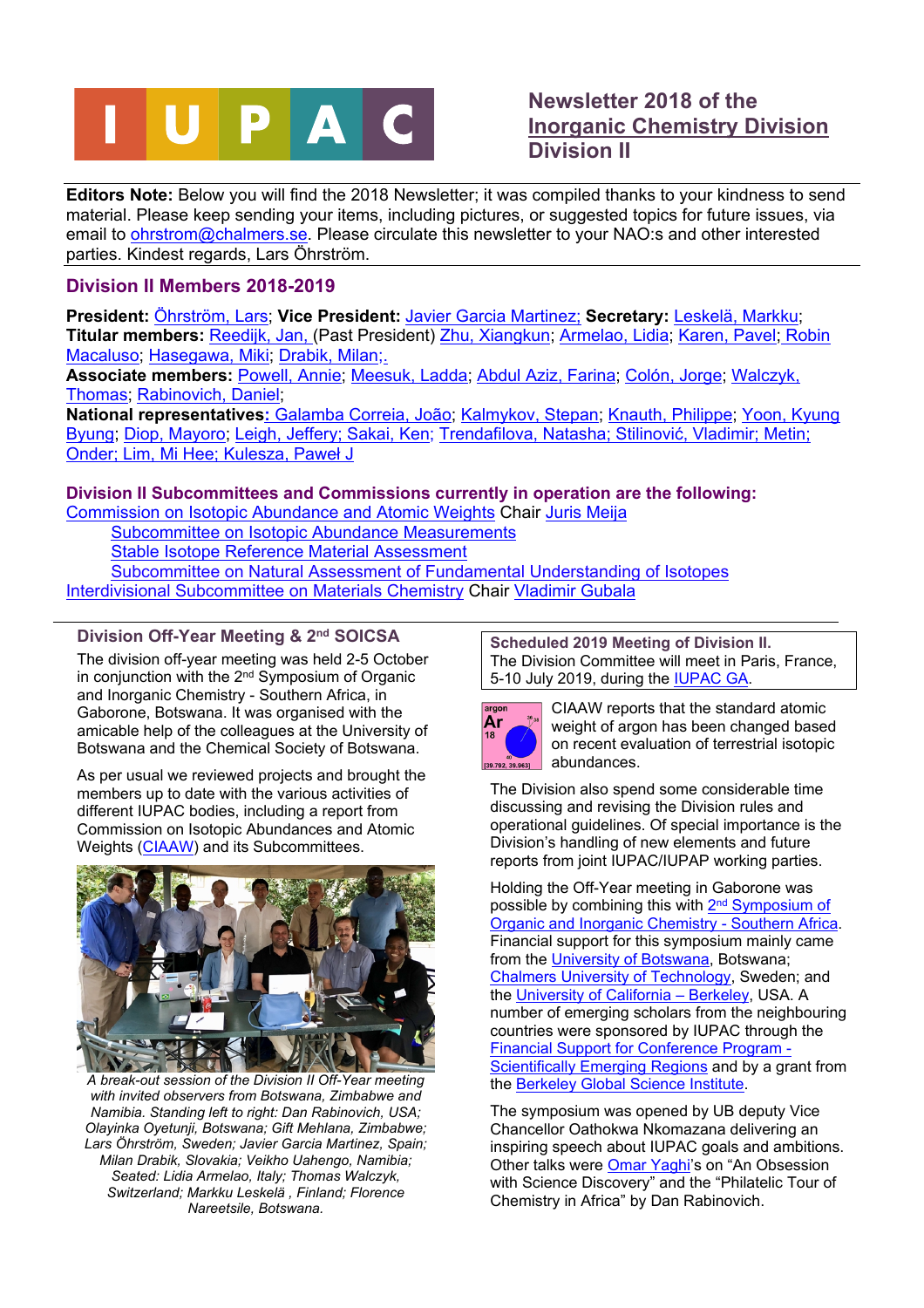The announcement of the Periodic Table of Young Chemist awards for Mo, W, Te and Sr was presided by IUPAC Executive Committee member Javier Garcia Martinez and Chemical Society of Botswana president Florence Nareetsile, broadcasted live on IUPAC's Facebook page.



*Some of the participants at the 2nd Symposium of Organic and Inorganic Chemistry - Southern Africa in Gaborone, Botswana, co-organised by Div. II.*

#### **Project Progress & News**

A few highlights are mentioned here: **2008-040-1-200** [Terminology Guidelines and](https://iupac.org/projects/project-details/?project_nr=2014-001-2-200)  [Database Issues for Topology](https://iupac.org/projects/project-details/?project_nr=2014-001-2-200) Representations in [Coordination Networks, Metal-Organic Frameworks](https://iupac.org/projects/project-details/?project_nr=2014-001-2-200) An article discussing some of the issues was published in the ACS journal *Crystal Growth & Design,* 2018. [Deconstruction of Crystalline](http://mslah.unist.ac.kr/wp-content/uploads/sites/384/2018/10/173_acs.cgd_.8b00126.pdf)  [Networks into Underlying Nets: Relevance for](http://mslah.unist.ac.kr/wp-content/uploads/sites/384/2018/10/173_acs.cgd_.8b00126.pdf)  [Terminology Guidelines and Crystallographic](http://mslah.unist.ac.kr/wp-content/uploads/sites/384/2018/10/173_acs.cgd_.8b00126.pdf)  [Databases](http://mslah.unist.ac.kr/wp-content/uploads/sites/384/2018/10/173_acs.cgd_.8b00126.pdf).

**2012-045-1-800** [Nomenclature for polyhedral](https://iupac.org/projects/project-details/?project_nr=2012-045-1-800)  [boranes and related compounds](https://iupac.org/projects/project-details/?project_nr=2012-045-1-800) [with Div. VIII] The project considers stoichiometric and structural nomenclature (including heteroatom and metalatom subrogation, and substitution of hydrogen), conjoined-cage species, supra-icosahedral systems and sub-icosahedral non-standard structures. The work addresses contentious problems in boron nomenclature that have been around for a long time**.** [The recommendations in PAC are under](https://iupac.org/recommendation/nomenclature-for-boranes-and-related-species/)  [review by the public](https://iupac.org/recommendation/nomenclature-for-boranes-and-related-species/).

**2017-014-2-200** [IUPAC/IUPAP joint working group](https://iupac.org/projects/project-details/?project_nr=2017-014-2-200)  [to examine the 1991 criteria used to verify claims](https://iupac.org/projects/project-details/?project_nr=2017-014-2-200)  [for the discovery of new elements](https://iupac.org/projects/project-details/?project_nr=2017-014-2-200) is under div. II jurisdiction, but composed of nuclear scientists. Chair [Sigurd Hofmann.](https://iupac.org/member/sigurd-hofmann) IUPAC and [IUPAP](http://iupap.org/) presidents, the 2017 IUPAC div II DP and VDP, and [The Commission on Nuclear Physics \(C12\) c](http://iupap.org/commissions/c12-nuclear-physics/)hair, have also worked on "IUPAC and IUPAP Procedures for Validating Claims for the Discovery of New Elements and Naming those Elements". [Both documents are under public review in PAC.](https://iupac.org/recommendation/on-the-discovery-of-new-elements-iupac-iupap-provisional-report/)

#### **2007-038-3-200 (also related to 2014-024-1-**

**200)** The IUPAC Periodic Table of the Elements and Isotopes (IPTEI) was created to familiarize students, teachers, and non-professionals with the existence and importance of isotopes of the chemical elements. This and much related material, are described in the substantial (entire issue 12, 2018) PAC article: [IUPAC Periodic Table of the](https://www.degruyter.com/view/j/pac.2018.90.issue-12/pac-2015-0703/pac-2015-0703.xml?format=INT)  [Elements and Isotopes \(IPTEI\) for the Education](https://www.degruyter.com/view/j/pac.2018.90.issue-12/pac-2015-0703/pac-2015-0703.xml?format=INT)  [Community \(IUPAC Technical Report\)](https://www.degruyter.com/view/j/pac.2018.90.issue-12/pac-2015-0703/pac-2015-0703.xml?format=INT)

### **New Projects**

**2018-030-1 Toward a comprehensive definition of valence** Valence is the ability of an atom to bond. In English, valence appears in several different quantitative connotations, besides composed terms like covalence, bond valence, and valence bond. For a numerical parameter, existence of alternative values due to differing perceptions is undesirable and obscures communication. In 2016 the division discussed whether a comprehensive definition of valence can be formulated, with a task group that would include representatives of Div. I, III and of the CCE. This project has been reviewed and revised, and we expect formal approval in the very beginning of 2019. Chair is Pavel Karen.

#### **Division members in the News**

A [virtual issue of the ACS journal](https://pubs.acs.org/doi/abs/10.1021/acs.chemmater.8b02742) *Chemistry of [Materials](https://pubs.acs.org/doi/abs/10.1021/acs.chemmater.8b02742)* was dedicated to Division secretary Markku Leskelä.

Juris Meija appeared on the [2018 "power list" of](https://theanalyticalscientist.com/power-list/2018/juris-meija)  [The Analytical Scientist](https://theanalyticalscientist.com/power-list/2018/juris-meija).

The new popular science book *[The Rhubarb](https://pubs.rsc.org/en/content/ebook/978-1-78801-094-8)  [Connection](https://pubs.rsc.org/en/content/ebook/978-1-78801-094-8)* by Lars Öhrström and Jacques Covès was reviewed in *[Chemistry World.](https://www.chemistryworld.com/review/the-rhubarb-connection-and-other-revelations-the-everyday-world-of-metal-ions/3009815.article)*

**Division II Elections for 2020-2021** Dan Rabinovich chairs the nominating committee.

### **IUPAC Endorsed Conferences**

#### 43rd [International Conference on Coordination](http://www.iccc2018.jp/)

[Chemistry,](http://www.iccc2018.jp/) was held in Sendai with the total number of participants being 2500. [Japan Society of Coordination](http://www.sakutai.jp/en)  [Chemistry](http://www.sakutai.jp/en) and Young Coordination Chemist's Association of Japan where active in the organization.



*Japanese Sake board breaking ceremony at the ICCC 2018.* 33<sup>rd</sup> Latin-American Congress of Chemistry and X [Congress of Chemical Sciences](http://www.chemistrycuba.com/scientific-program.pdf) in Havana, Cuba. Jorge Colón and Javier Garcia Martinez participated. Discussions on increasing chemical research and education collaborations in the Caribbean and with Latin-America.

[The 13th Solid State Chemistry conference was](http://www.ssc-conference.com/2018/)  [held in Pardubice, the Czech Republic](http://www.ssc-conference.com/2018/). A selection of Invited and Key-note papers of this conference will appear in the special issue of PAC.

### **Upcoming meetings are for example:**

["Setting their Table" – International Symposium on](https://iupac.org/event/setting-their-table-international-symposium-on-women-and-the-periodic-table-of-elements/)  [Women and the Periodic Table of Elements](https://iupac.org/event/setting-their-table-international-symposium-on-women-and-the-periodic-table-of-elements/) [Mendeleev 150: 4th International Conference on](https://iupac.org/event/4th-international-conference-on-the-periodic-table-mendeleev-150/)  [the Periodic Table endorsed by IUPAC](https://iupac.org/event/4th-international-conference-on-the-periodic-table-mendeleev-150/) [6th International Conference on the Chemistry and](https://iupac.org/event/6th-international-conference-on-the-chemistry-and-physics-of-the-transactinide-elements-tan19/)  [Physics of the Transactinide Elements](https://iupac.org/event/6th-international-conference-on-the-chemistry-and-physics-of-the-transactinide-elements-tan19/)